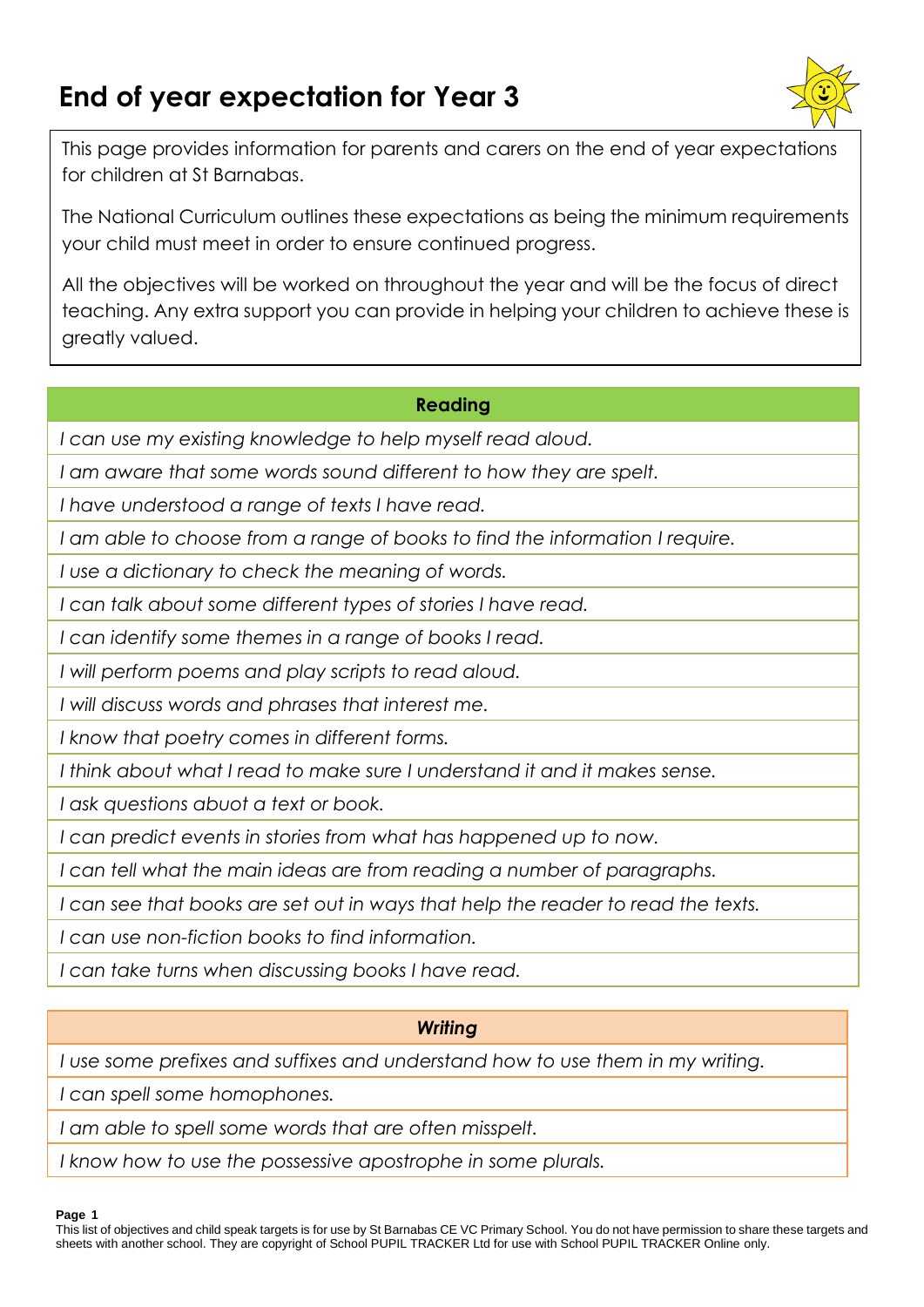*When using a dictionary, I am able to use the first two letters of a word to check its' meaning.*

*I can write simple sentences that have been read to me, using the correct punctuation.*

*I am beginning to join my letters when writing.*

I am beginning to join my handwriting and my letters are all the same height and the *correct distance apart from each other.*

*I plan my writing by looking at similar texts written before.*

*I am able to make notes about what I will write about.*

*I use different sentence structures and some better vocabulary in my writing.*

*I can draft my work into short paragraphs.*

*I can organise my writing using settings, characters and plot.*

*I can organise my writing by using headings.*

*I can edit my own work add some improvements to the texts.*

*I can edit written work to improve the use of vocabluary.*

*When I finish a piece of work I will read it through to correct some spelling and punctuation errors.*

*I can read my writing out to an audience in a clear manner.*

*I can write sentences which contain more than one clause, by using a wider range of conjunctions, such as when, if, because and although.*

*I understand how to use the present perfect form of verbs which contrast to the past tense in my writing.*

*I can use the grammar rules set out in my grammar list.*

*I can use conjunctions, adverbs and prepositions to express time and cause in my writing.*

*I can add prefixes to form new words, such as adding super-, anti- or auto- to words I already know.*

*I know when to use 'a' or 'an' depending on what the next word begins with.*

*I know some words belong to word families (such as solve, solution, solver, dissolve, insoluble) and this helps me work out the meaning of all the words in the word family.*

*I group ideas I write about into paragraphs.*

*I use headings and sub-headings to structure and present my work.*

I know that inverted commas are used to open and close what some one is saying in a *text.*

# *Spoken Language*

*I listen and respond appropriately to adults and his peers up to the standard of spoken* 

#### **Page 2**

This list of objectives and child speak targets is for use by St Barnabas CE VC Primary School. You do not have permission to share these targets and sheets with another school. They are copyright of School PUPIL TRACKER Ltd for use with School PUPIL TRACKER Online only.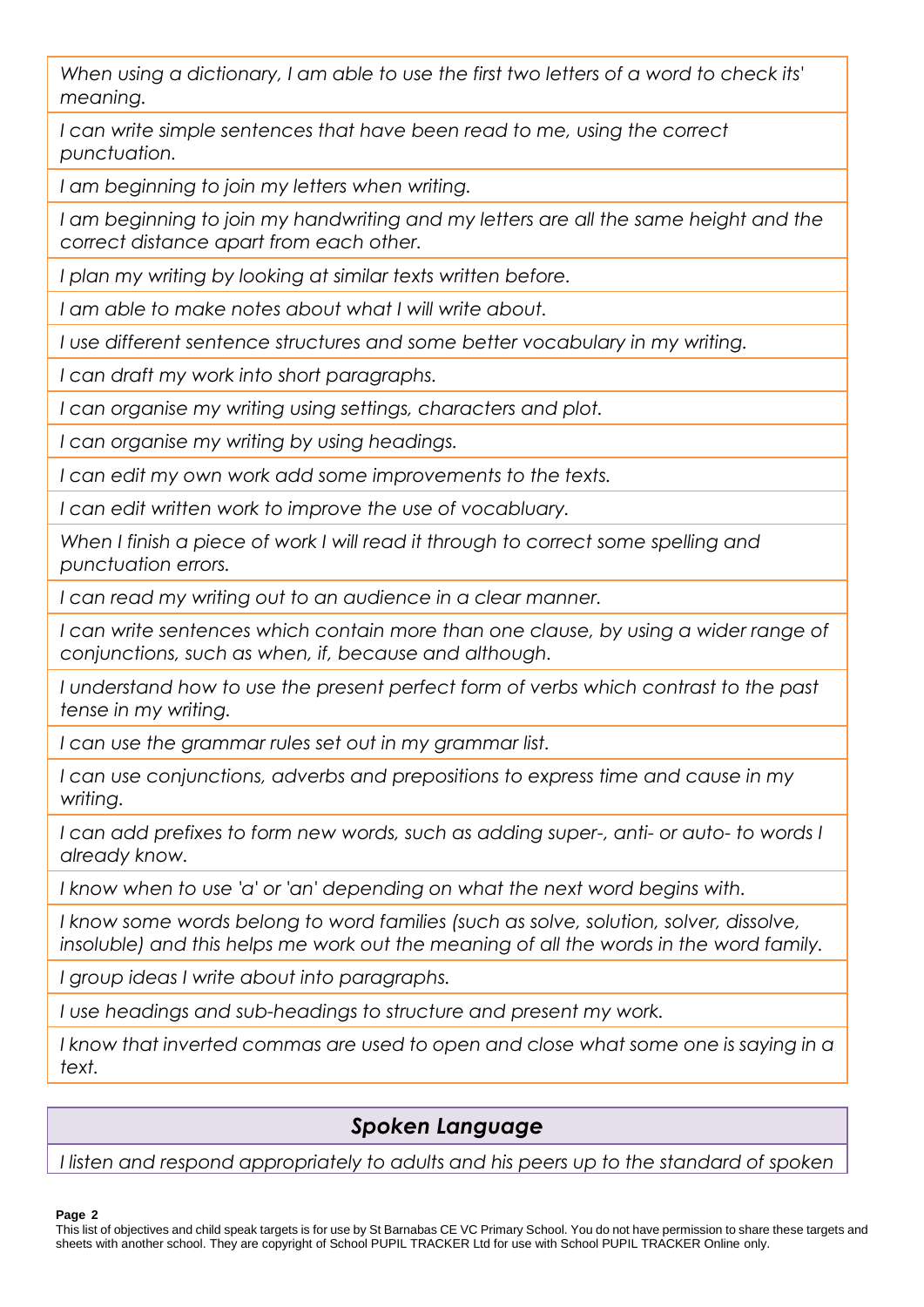*language expected by the end of Year 3.*

*I can ask relevant questions to extend my understanding and knowledge up to the standard of spoken language expected by the end of Year 3.*

*I use relevant strategies to build my vocabulary up to the standard of spoken language expected by the end of Year 3.*

I can articulate and justify answers, arguments and opinions up to the standard of *spoken language expected by the end of Year 3.*

*I give well-structured descriptions, explanations and narratives for different purposes, including for expressing my feelings up to the standard of spoken language expected by the end of Year 3.*

*I can keep my attention and join in actively in group conversations, staying on topic and initiating and responding to comments up to the standard of spoken language expected by the end of Year 3.*

*I use spoken language to develop understanding through speculating, hypothesising, imagining and exploring ideas up to the standard of spoken language expected by the end of Year 3.*

*I speak audibly and fluently with an increasing command of Standard English up to the standard of spoken language expected by the end of Year 3.*

*I join in in discussions, presentations, performances, role play, improvisations and debates up to the standard of spoken language expected by the end of Year 3.*

*I can gain, maintain and monitor the interest of a listener up to the standard of spoken language expected by the end of Year 3.*

*I consider and evaluate different viewpoints, attending to and building on the contributions of others up to the standard of spoken language expected by the end of Year 3.*

# *Mathematics*

*I can count from 0 in steps of 4, 8, 50 and 100.*

*I can find 10 or 100 more or less than a given number.*

*I know what each digit means in three-digit numbers such as 204.*

*I can compare and order numbers up to 1000.*

*I can identify and estimate numbers in different units such as length (mm and m) and weight (g and kg).*

*I read and write numbers up to 1000 in numerals and in words.*

*I can solve number problems, working with numbers up to 1000 and in different units of measurement.*

*I can add and subtract numbers in my head, including questions such as 432 - 7.*

*I can add and subtract numbers in my head, including questions such as 432 - 70.*

*I can add and subtract numbers in my head, including questions such as 432 - 300.*

#### **Page 3**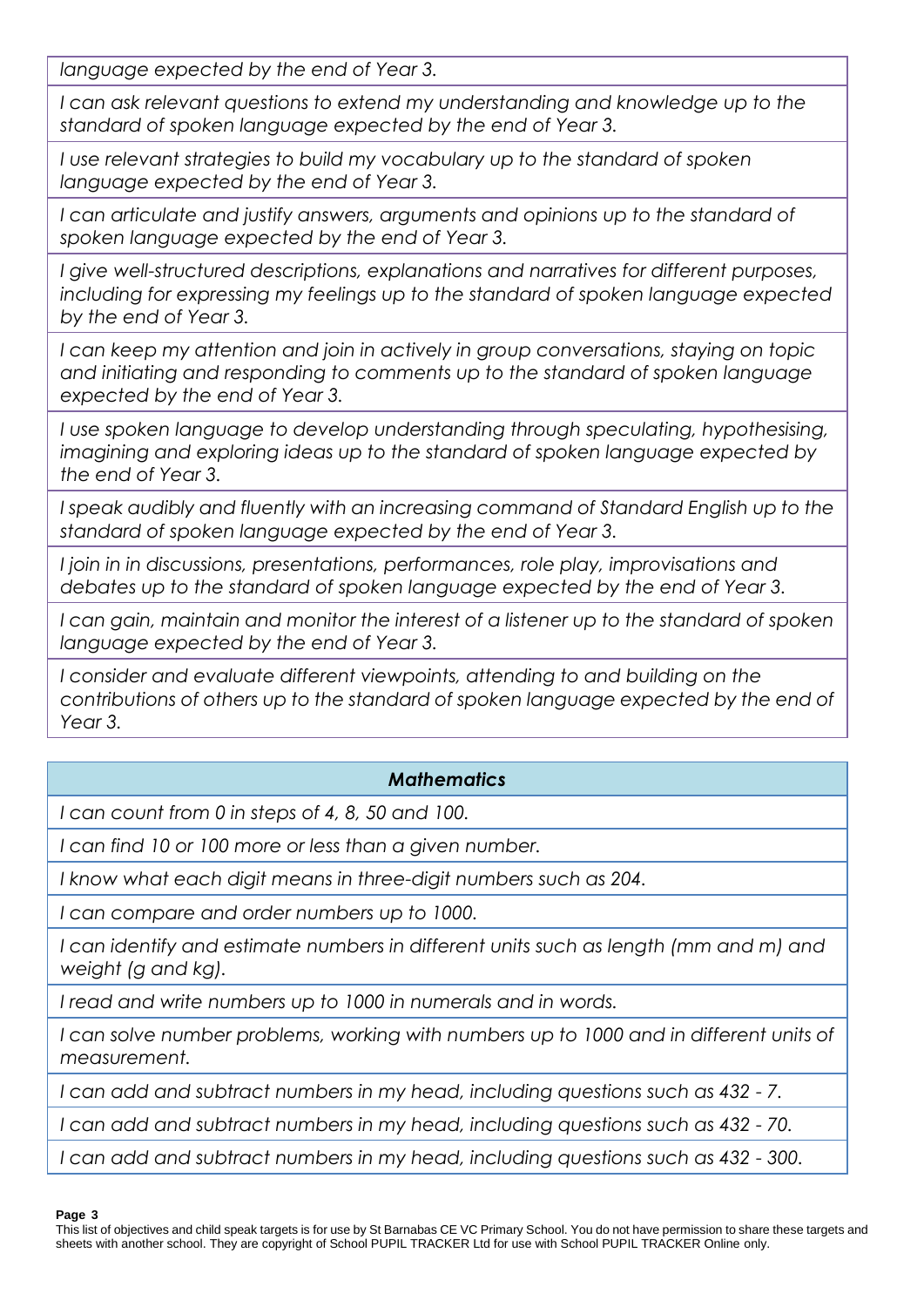*I can use written methods to add or subtract two three-digit numbers.*

*I* can estimate the answer to a question before I work it out and then use inverse *operations to check the answer when I have finished.*

*I solve problems such as missing numbers (for example, 452 - ? = 122) using my knowledge of number facts and methods of addition and subtraction.*

*I know my 3, 4 and 8 times tables.*

*I can answer multiplication and division questions such as 16 x 5 or 45 divided by 9.*

*I can solve more complex problems and missing number questions involving multiplication and division.*

*I can count up and down in tenths.*

I know that tenths can be found by dividing an object or shape into ten equal parts or *by dividing numbers by 10.*

*I can find a fraction (such as 2/5 or 3/4) of a set of objects.*

*I know how to find fractions of a number or shape - such as 3/5 ,1/4 or 4/6.*

*I can show that some fractions have the same value - such as 1/2, 3/6 and 5/10 or 1/3 and 3/9.*

*I can add and subtract fractions with the same denominator [for example, 5/7 + 1/7 = 6/7].*

*I can compare and order unit fractions, and fractions with the same denominators.*

*I solve problems that finding, ordering or comparing fractions.*

*I can measure and compare in these units: lengths (m,cm,mm), weight (kg,g) and capacity (l,ml).*

*I can measure the perimeter od a 2-D shape such as a square or triangle.*

*I can work on money problems, adding and subtracting amounts of money and working out how much change is left. I use both £ and p in my problems.*

*I can tell and write the time from a clock with numbers or Roman numerals or using 12 and 24 hour clocks.*

*I can tell the time accurately to the nearest minute.*

*I can measure and record time passing in seconds, minutes and hours.*

*I know and use vocabulary such as o'clock, a.m./p.m., morning, afternoon, noon and midnight in my maths work.*

*I know the number of seconds in a minute and the number of days in each month, year and leap year.*

*I can calculate how long an event or task took to complete.*

*I draw 2-D shapes and make 3-D shapes using modelling materials.*

*I recognise and can describe 3-D shapes even when they have been turned about in different ways.*

*I know an angle is used to measure how far something turns. An angle is also the point* 

#### **Page 4**

This list of objectives and child speak targets is for use by St Barnabas CE VC Primary School. You do not have permission to share these targets and sheets with another school. They are copyright of School PUPIL TRACKER Ltd for use with School PUPIL TRACKER Online only.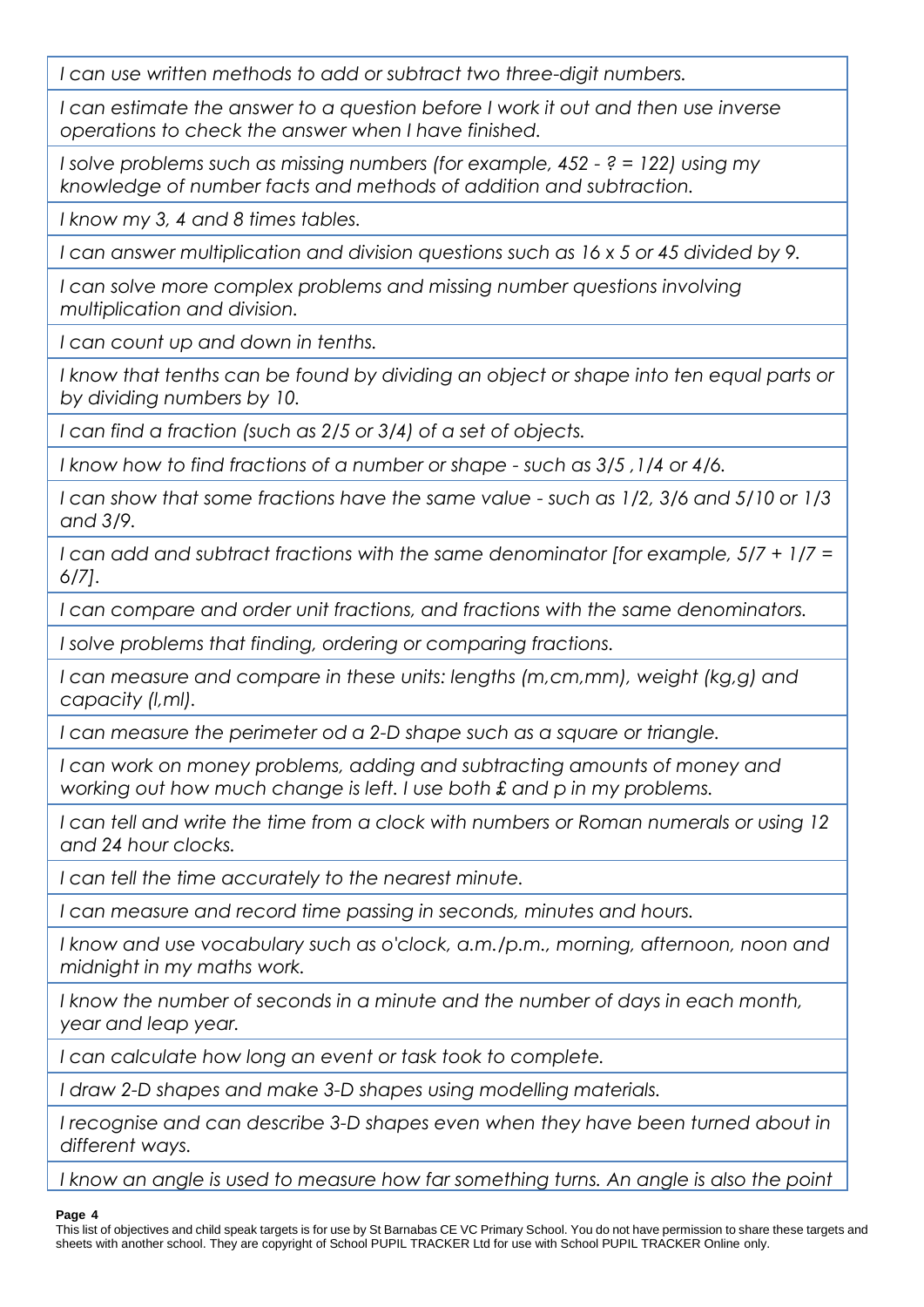*in a 2-D shape.*

*I know what a right angles is and I know that two right angles make a half-turn, three make three quarters of a turn and four right angles make a complete turn.*

*I can tell whether an angle is greater than or less than a right angle.*

*I* know when a line is horizontal or vertical or when two lines are perpendicular or *parallel.*

*I can answer questions about bar charts, pictograms and tables and make my own bar charts, pictograms and tables.*

*I can answer maths problems such as 'How many more?' and 'How many fewer?' by finding the information in bar charts, pictograms and tables.*

# *Science*

*I use my results to draw a conclusion and make predictions for answering a different question.*

*I can identify some simple differences or similarities when making comparisons.*

*I support my answers by pointing out the scientific evidence.*

*I can report my conclusion from the results of my experiment.*

*I* can gather the data I need to answer a scientific question and then present them in *a table, grid or graph.*

*I can record my findings in simple labelled diagrams, keys, bar charts or tables.*

*I can set up a simple fair test experiment to answer a scientific question.*

*I can make observations and record measurements (for example in mm or g).*

*I can ask relevant scientific questions.*

*I know the different parts of a flowering plant (roots, stem/trunk, leaves and flowers) and what each part does.*

*I know what a plant needs to live and grow, and that some plants need more or less*  air, light, water, nutrients from the soil, and room to grow, depending on the plant *variety.*

*I can tell you how water is transported in a plant.*

*I know that a flower is important in the life cycle of a plant as the flower helps the plant to pollenate, create a seed and then disperse the seed.*

*I know that animals (including humans) need the right types of nutrition and they get nutrition from what they eat.*

*I know that humans and some other animals have skeletons and muscles for support, protection and movement.*

*I can group and compare different rock types based on their appearance and properties.*

**Page 5**